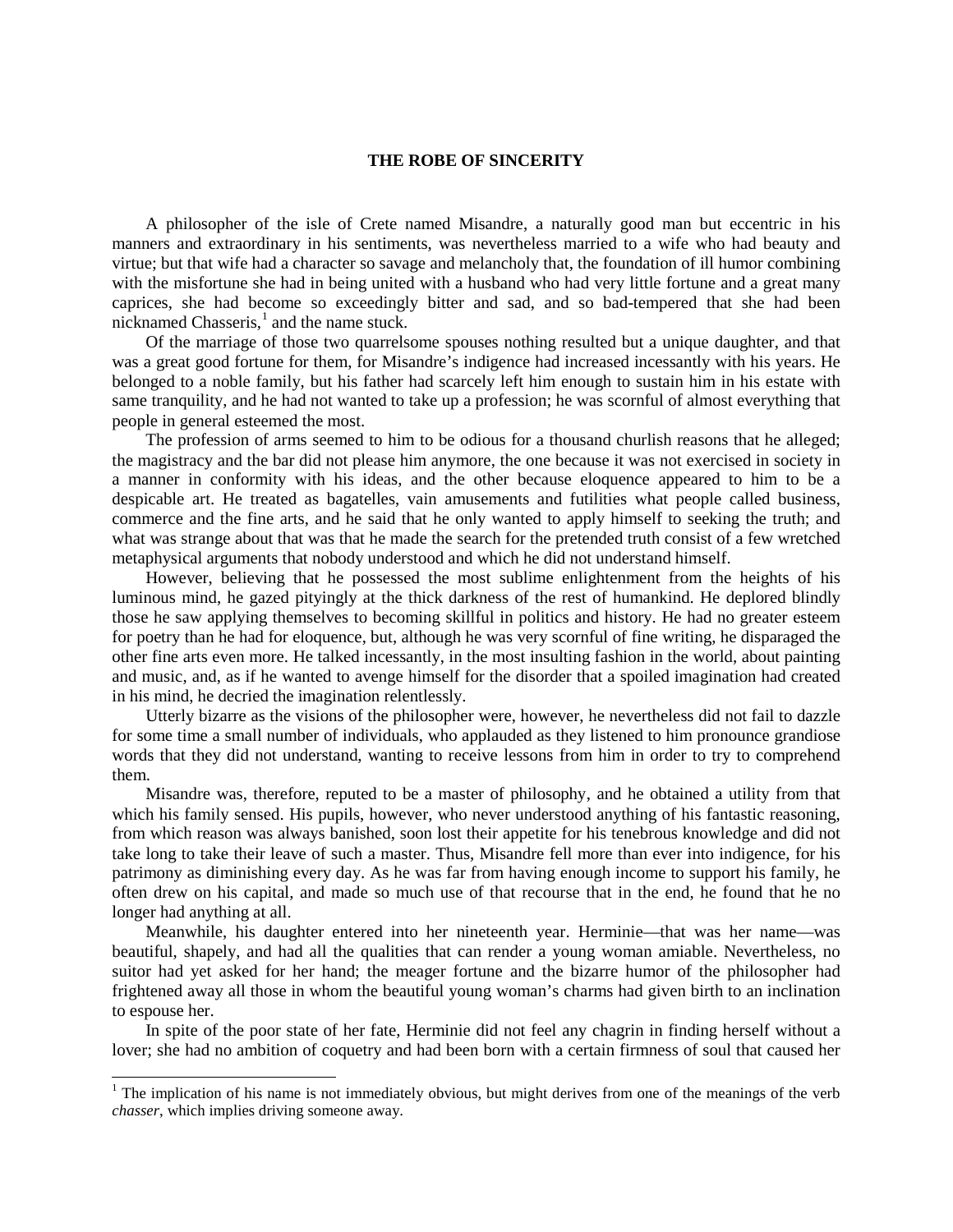to receive tranquilly all the disgraces that it pleased destiny to send her. She had not inherited anything of her father's mentality, nor did she have anything of her mother's bitter and surly humor; she only resembled her mother in virtue and beauty. She had large dark eyes so full of fire, tenderness and vivacity that by means of her brilliant and affectionate gaze it was easy to detect the intelligence and benevolence of the person that animated it. She had a perfectly formed nose, an admirable mouth, a complexion of dazzling whiteness and beautiful shiny and lustrous black hair. It was the agreeable mixture of black and white made by the extreme whiteness of her skin and the beautiful blackness of her hair that had caused her to be given the name Herminie. $<sup>2</sup>$  $<sup>2</sup>$  $<sup>2</sup>$ </sup>

Although she had been raised in the bosom of a grim family, whose members very rarely went into society, the charms of which she partook had always caused her to be noticed advantageously, and by her beauty, her mildness and her engaging manners she had attracted universal benevolence since her childhood. She could not prevent herself from having an inclination for the majority of the things that her father hated the most; she cherished fine writing and music ardently, and had such a powerful passion for painting that from the age of seven she drew with pure genius—which had attracted terrible scolding from Misandre, who called the liking she had for the fine art a "pernicious penchant."

Chasseris, who was an exceedingly active mother, led harsh and laborious life, opposed to all pleasure, never taking any rest, and never let others take any; she intended that Herminie should be regulated by her model in all things, and wanted the beautiful girl only to learn to sew, to spin and to keep a household in good order. On the other hand, Misandre wanted to fill her head with his hollow metaphysical reveries and the chimeras of his new system of the world; but the amiable Herminie did not feel any inclination to become the victim of philosophical visions, and was no more disposed to limit herself uniquely to the mind than to vulgar occupations.

She learned admirably well all the petty labors that were appropriate to her sex, and she worked therein with as much pleasure was skill, and was no less able in regulating the economy of a household, but she believed that after having fulfilled with exactitude the duties of her estate, it was then permissible for her to satisfy the innocent inclination that she had to equip her mind with knowledge as noble as it was diverting. She therefore read avidly in history, fables, poetry, orators and their writings, where she learned the morality that one ought to practice in order to live honorably and pleasantly in civil society.

Herminie obtained a marvelous fruit from all her reading, but it was necessary to hide it from Misandre and Chasseris with an extreme care. As she was as laborious as her mother and naturally very lively, she worked by day at a young woman's tasks, and read for a part of the night.

She had a neighbor named Philantrope, who had taken her in amity since childhood. That neighbor, who had a great deal of virtue and a very cultivated mind, had lent books secretly to Herminie as soon as she was able to read, and had always sought to give her pleasure in all sorts of occasions. Her obliging benevolence had given rise to the greatest happiness that Herminie had ever had, for not only did Philantrope have a knowledge of literature unusual in persons of her sex, but she also knew music perfectly and had very distinguished talents in painting. She knew how to pant in oils with a great deal of nobility, but above all, she painted miniatures in a manner so accurate and gracious that her paintings had the reputation among connoisseurs of being consummate works. She usually worked on portraits; she took much more pleasure in exercising her brush in that than on historical subjects, although she was also very skillful in painting history.

As obliging as she was enlightened, Philantrope had seconded as best she could the precocious penchant that Herminie had for painting, and had communicated to her with a great deal of care the knowledge and talent that she had in that charming art. In order to teach Herminie to draw well and paint graciously, however, it was necessary to take a great deal of trouble, for it was necessary to hide it completely from Misandre. As for Chasseris, she was not completely unaware that Philantrope was showing her daughter how to paint, but because the young woman and she had received a thousand favors from that obliging friend and she knew that she was a widow without children, rich and always disposed

<span id="page-1-0"></span> $2$  By analogy with "ermine."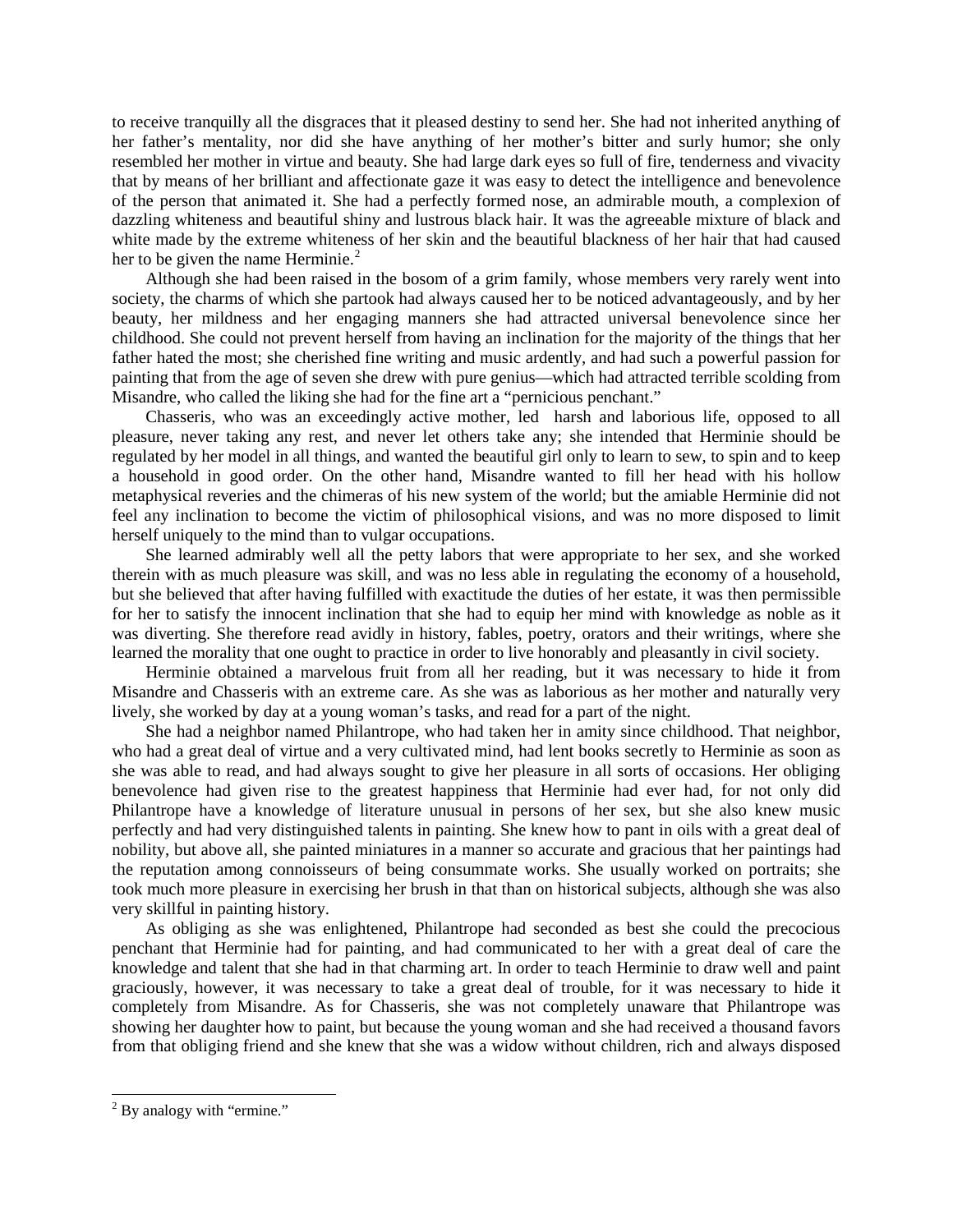to give them new pleasures, she had not dared resist the pleas that Philantrope had always made to send Herminie to spend the day with her frequently.

The amiable pupil profited perfectly from the lessons of her mistress, but nevertheless, unlike that savant woman, she felt a particular penchant for treating historical subjects, so it charmed her more to represent Daphne changed into a laurel or Diana hunting in the forest with her nymphs than making a simple portrait, although she made elegance and nobility shine in all the genres in which she worked. Having already acquired great skill, therefore, at the tender age she had reached, and seeing the sorry state of her father's finances, she resolved to make use of her talents in painting to render a little aid against misfortune.

She made Philantrope party to her project, but that generous friend did not want her to carry it out. "I am very sorry," she said to her, while embracing her, "only to have such mediocre wealth, having the sentiments that I have for you, but such as that wealth is, I flatter myself that you would like to share it with me, and I hope that it will be sufficient for us to lead a comfortable life, with those who gave you birth. All three of you, then, come to my house, which I beg you to regard as yours."

Herminie testified to Philantrope the keen gratitude that such a generosity proposal merited, but, in spite of the situation in which she found herself, she could not bring herself to accept the kind offer, because of the capricious humors of Misandre and Chasseris, from which she feared that Philantrope might suffer too much, and would be discouraged by it after a few months of patience. However, she had wanted throughout her life to give the most ardent cares to her father and mother, who, in spite of their eccentricities, were very dear to her.

Philantrope begged her so tenderly and with such good grace to accept her offer that in the end she consented, but only after Philantrope had returned from a journey that her affairs rendered absolutely obligatory to a port distant from the capital of the island, and on the condition that she and her family would not be lodged in the house of her generous friend. Matters being settled thus, Philantrope left Herminie a sum of money that was more than sufficient to sustain the family in comfortable abundance until her return.

The two friends separated with the most ardent marks of tenderness, but as destiny seemed to be conspiring to persecute Herminie, scarcely had Philantrope arrived in the maritime town where her journey ended than, while walking along the sea shore, she was abducted by pirates.

Herminie, more out of amity for Philantrope than her own interests, thought that she would die of dolor when she heard that news. As for Philantrope's heirs, however, they were in haste to take possession of all her property as soon as possible, without giving any thought at all to making attempts to discover where the pirates had taken her. On the contrary, it seemed that they were apprehensive of being informed of it, for fear of being obliged to end her captivity by paying a ransom. Herminie, who had entirely opposite sentiments, had all the searches made that were in her power; in spite of all the actions and trouble she took, however, she was unable to learn anything about the fate of such a dear friend, and, in losing any hope of ever seeing her again, she was overwhelmed by the weight of her chagrins.

Meanwhile, she sensed that she was about to fall back into the domestic anxieties from which Philantrope's generous cares had saved her for a time. Misandre had sold all of his remaining property and he had nothing left but a few items of furniture that were almost worthless.

While he took advantage of those woeful scraps for the subsistence of his family, with which he had retreated to the country, Herminie worked for several months on paintings, in which she treated gracious historical subjects, but although she succeeded with a great deal of taste and elegance, as she did not have a cabal to praise her, little account was made of the paintings, for which she was only given a price far below mediocre; for that century was already at the level that it followed for a long time thereafter, in which the rarest talents in the fine arts fell sadly into oblivion if they were not shored up by protections; already, false merit supported by a cabal oppressed true merit destitute of support.

Let us return to Herminie, however; her father, who had once revolted against her talents in painting, was offended to the utmost in seeing them so badly received, and, finally irritated to excess against his century, he resolved to avenge himself in the manner that we shall describe in due course, after we have talked at some length about the King of Crete, of whom our philosopher was a subject.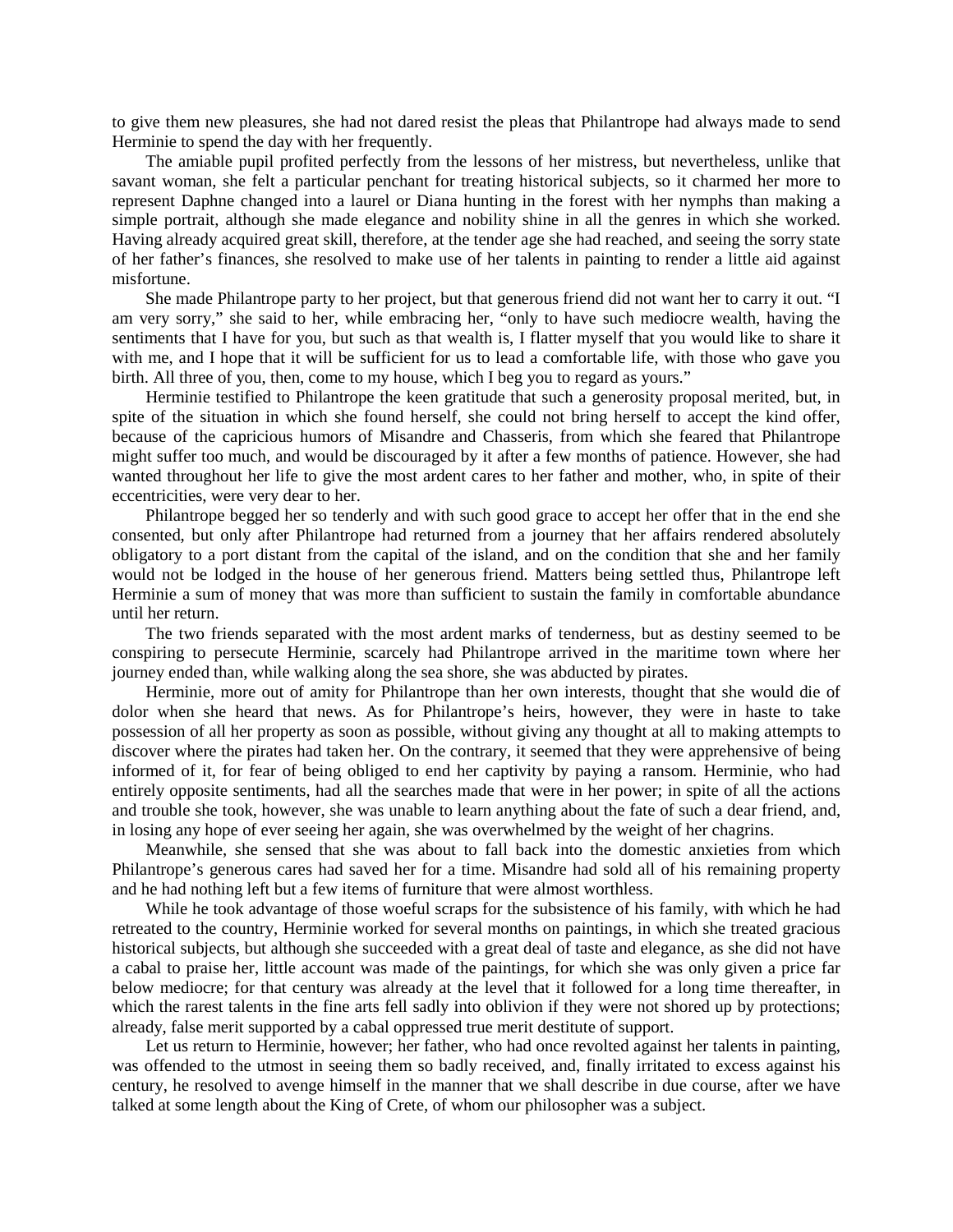That King was a young prince named Clearque, born with some fine personal qualities. He had a pleasant face, valor and liberality, but, in addition, he was suspicious, mistrustful, stubborn in his prejudices and superstitious to such a degree that he gave himself blindly to all popular errors.

The prince had a sister named Elismene, who seemed to have received from Heaven all the gifts appropriate to charm. She had an admirable figure and a face in which all the features were symmetrical and agreeable. She had chestnut-brown hair, a complexion as pale as it was uniform, heightened by a hint of vermilion that rendered it dazzling, and one saw in her large blue eyes, softened by brown eyelids, as much fire as softness. The qualities of her soul were no less admirable than those of her person. She had a grandeur of courage above her sex, a heroic rectitude and generosity, and a gracious goodness that attracted all hearts to her.

That beautiful princess had often suffered from the caprices of her brother, the King, even though she was the gentlest and most complaisant person in the world. The prince changed his sentiments so often that it was not a mediocre affair to study them, but Clearque never abandoned his love of pleasures, particularly those of hunting and warrior games.

At the time when Misandre and his family were languishing in the country, one day when the King of Crete was giving his court a fête in which there were chariot races, combats with javelins, wrestling and other spectacles, a young stranger was seen to appear in all those various games, who distinguished himself as much by his skill as his good looks and his magnificence. He had all the honors of the day. He carried off the prizes with the applause of the court and the acclamations of the people, and manifested an unparalleled grace and generosity in all his actions and procedures.

In the evening there was a ball in the residence of the princess, and the young stranger shone no less there than he had in the other diversions. As it was from Elismene's hand that he had received the prizes, he had already had opportunities to talk to her, and he found another at the ball, and made as much intelligence and politeness visible in his speech as there was charm in his manners.

The King heaped him with honors and caresses, and expressed a strong desire to know who he was. He begged the prince for permission to remain in his court incognito for a few more days, and assured him that he would gladly satisfy his curiosity thereafter. Meanwhile, Clearque gave him an apartment in his palace and had him served there with great magnificence. The stranger's retinue was not numerous, but all those composing it appeared, by their manners, to be people of great distinction.

The amiable unknown soon found an opportunity to tell the princess that he adored her, and that he had only come to the island of Crete to offer her a heart over which the charms of her portrait had already triumphed in Thessaly. She could not be offended by that declaration, for he told her at the same time that he was Prince Telephonte, the son of the King of Cyprus. He indicated to Elismene that he was sure of having, for the knots that he desired, the agreement of the King to whom he owed the light of day, who would not fail to send ambassadors to ask for her. He added that he flattered himself that King Clearque would not refuse his support in her regard, but he protested that he did not want to owe the precious gift of her hand either to the endeavors of the King of Cyprus or the orders of the King of Crete.

"I only want, Madame," he said, "to obtain it from yourself; it is only by virtue of the respectful passion that I have for you, and my tender services, that I dare to hope to acquire a place in your heart. It is the dread that I have that an overly scrupulous obedience might bear you to hinder your wishes that made my hide my name and my birth from your brother the King until I was instructed of your sentiments. If my glorious pretentions have the misfortune of displeasing you, that prince will never know who I am; but if you deign not to disapprove of my designs I will make them known to the King of Crete, and I hope that he will be favorable to them."

Elismene had listened with so much surprise and trouble to the Prince of Cyprus' speech that it was some time before she found the strength to respond. Finally, with a blush on her face and confusion in her eyes, she told him in an embarrassed fashion that she was absolutely submissive to the will of her brother, the King, and that she would always glory in obeying him.

Telephonte pressed her to declare naturally whether she did not feel any aversion in his regard, swearing to her again that if he were unfortunate enough to displease her, he would refrain from asking